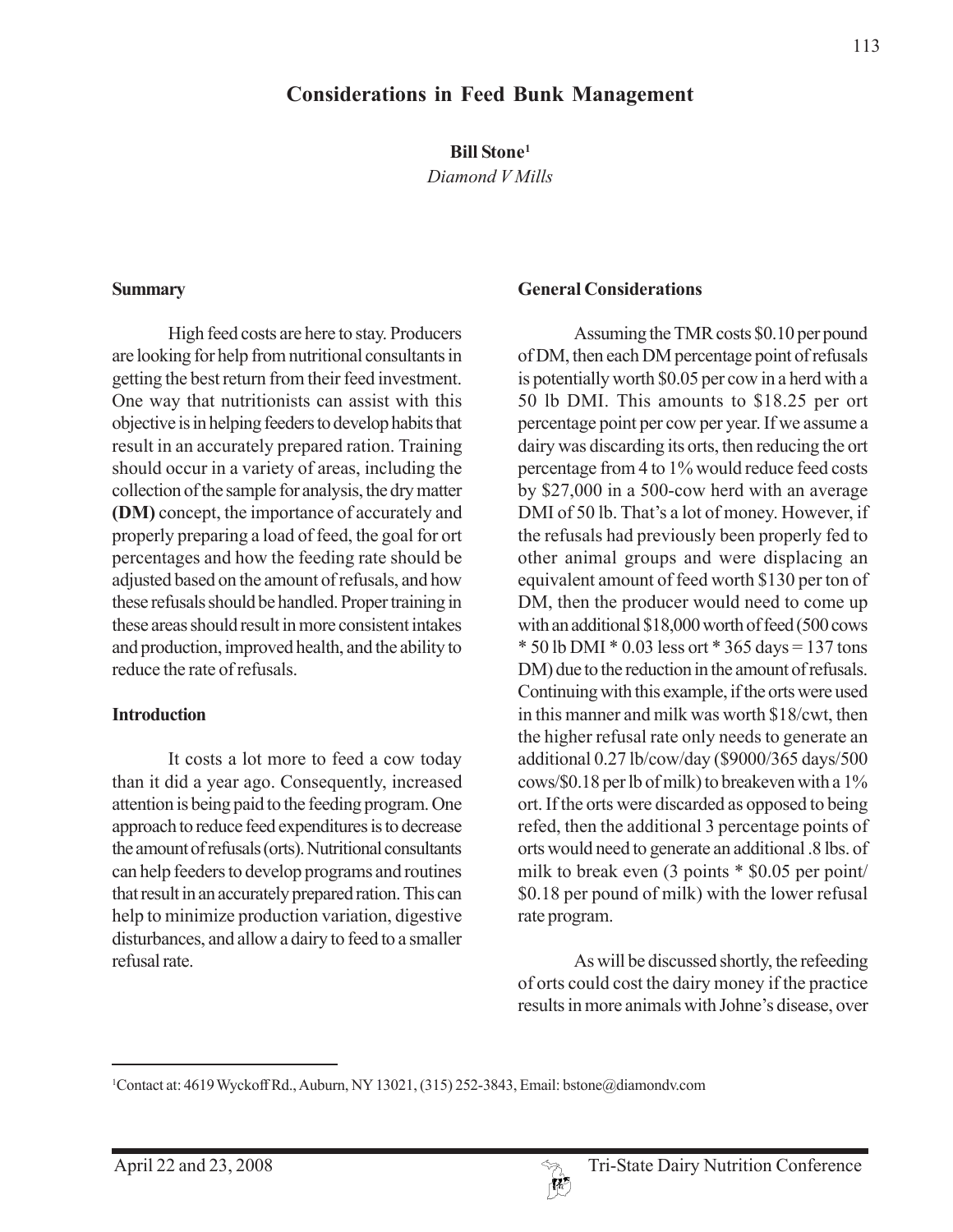conditioned heifers, dry cows with excessive energy or an imbalanced mineral program, or reduced intakes in lactating cows. Additionally, a herd averaging 4% orts will have days with 2% and days with 6% orts; both of these scenarios could reduce the actual savings resulting from the refeeding of refusals.

Group management of lactating cows on most freestall dairy farms generally consists of 2 common approaches: a) fresh and "high" cows, or b) fresh cows, high cows, high heifers, and low or later lactation cows. It can be helpful when considering feeding management to simplistically think of 3 types of lactating cows: fresh and early lactation animals with increasing intakes and which may be fill-limited; peak intake cows that are often fill-limited; and later lactation cows with slowly decreasing intakes that are eating to meet or exceed their energy requirements.

One basic principle in feed bunk management is that a dairy must have goals for the level of orts or refusals. These goals shouldn't be the same for each dairy and will vary based on their management philosophies and practices. However, all dairy farms should realize that restricting intake in lactating cows that are trying to increase intakes could limit production. Because of this concern, fresh groups are often fed with the greatest amount of refusals ( $\sim$  3 to 5%), while high groups may be fed closer to their actual intakes (1 to 5% orts), and later lactation animals even closer (0.5 to 3%). There is a range around these recommendations because of differences in management (accuracy of forage DM ability to maintain and communicate pen counts, ability to exclude spoiled forages from the TMR, frequency of feed push-ups, etc.) and philosophies across dairy farms.

I am not aware of any research that has evaluated varying levels of orts across lactation to see how production and profitability may be influenced. Friggens et al. (1995) fed 18 mid-

lactation Fresian cows in a Latin square design High (diets designed to meet maintenance and projected milk yields), Medium (3.3 lb/day DM less than high), and Low diets (6.6 lb/day DM less than high). Cows that were fed the high, medium, and low diets produced 35, 32.4, and 29 lb/day of milk, respectively. The study indicates that low producing cows will produce even less if not allowed to eat to meet their requirements. These results should be considered in herds contemplating to feeding to an empty bunk. The goal with low refusal feeding is not to feed to a bunk that has been empty for hours, but rather to one that was "just cleaned up" or has less than 1% refusals.

A study was conducted to evaluate feed intake and performance in beef feedlot cattle that were "managed fed" or fed ad libitum (Pritchard and Bruns, 2003). The animals on the managed program were fed to achieve their expected maximal feed intake but were not allowed to have periods of higher than expected DMI. Intakes were much more cyclic and variable in the ad libitum pens than in the managed fed animals (Figure 1). Even though the managed fed cattle consumed 12% less feed, they had identical average daily gains. This resulted in a significant improvement in gain:feed in the managed fed cattle.

There are some obvious problems in attempting to transpose these results to the dairy industry. First, dairy animals have much more variation in their nutrient requirements than feedlot cattle that have been grouped by weight and sex. Next, limiting intakes in animals that are trying to increase them in early lactation could reduce production. However, reducing the level of orts could decrease feed costs, result in more stable intakes for the pen, and possibly not result in any loss in performance. If dairy cows behaved like some of the ad libitum fed feedlot cattle, then there could be a reduction in subacute rumen acidosis and indigestion in animalsl.

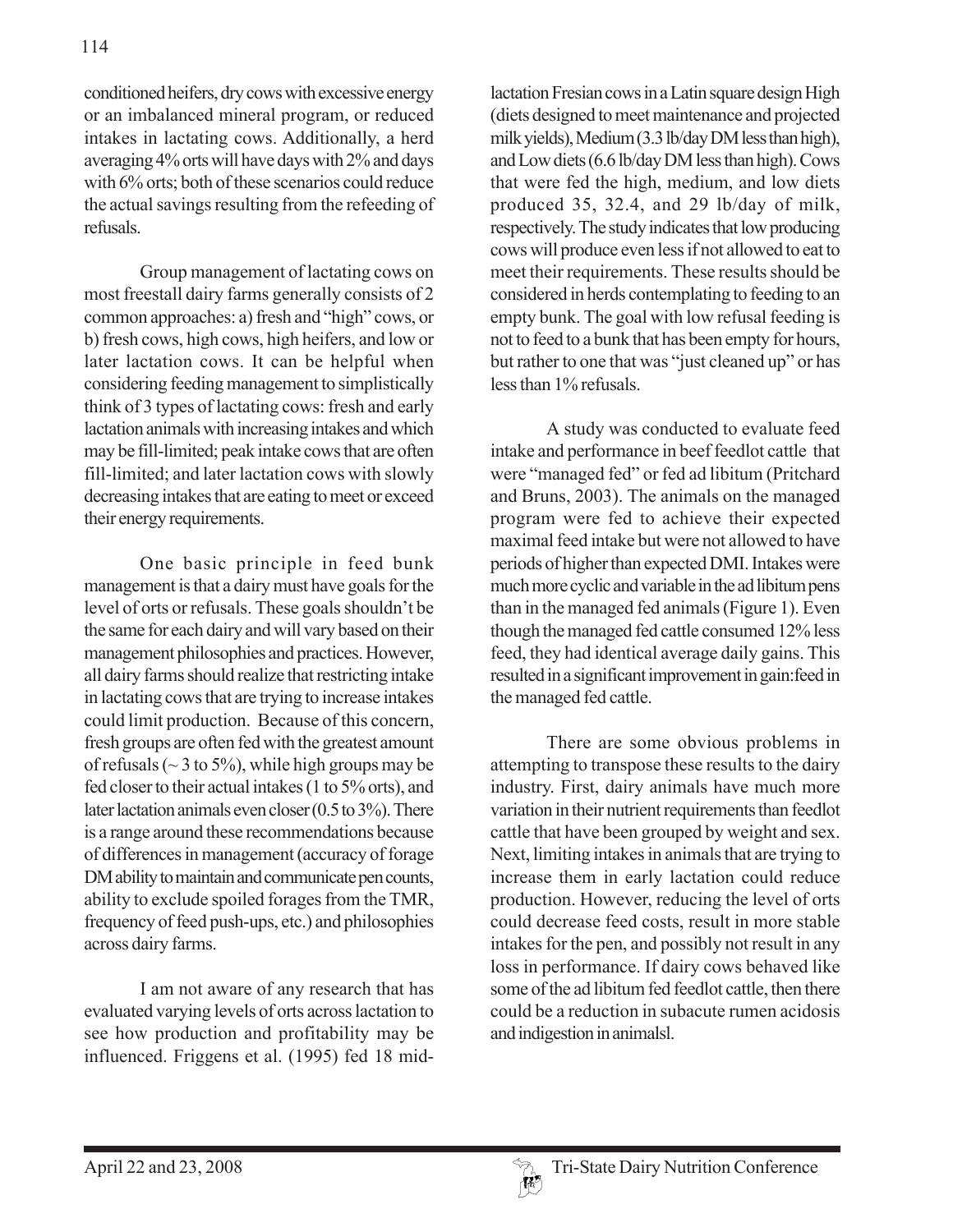#### **Orts – What Should be Done with Them?**

Orts can have a variety of final destinations, and their use influences a herd's goals for refusal rates. Because of this, refusal usage will be discussed before considering other aspects of bunk management. Orts can be discarded, or refed to the heifers, dry cows, low cows, or steers. Let's briefly consider each approach.

Discarding is the easiest approach, since it eliminates any concern about disease transmission, spoilage level, or the effect that the orts may have on the nutrient intakes by the animals receiving them. Additionally, some orts truly should be tossed and run much more risk of costing the dairy money as opposed to generating any savings from refeeding them. Examples of this type of orts include a refusal that is hot, slimy, and stinky, or if the refusal is essentially only sticks, long stalks, and weeds. Herds feeding to a very low  $(< 0.5$  to 1%) refusal rate are more apt to take the discard approach. Of course, discarding orts starts to become prohibitively costly as the refusal percentage increases.

Historically, orts have been fed to the heifers. They are usually a pretty good nutritional match for younger heifers (5 to 10 months), particularly if the ort amount exceeds 3% and sorting has been minimal. The main concern with feeding orts to young heifers is disease transmission, followed by diet variability. I must humbly admit that I had the opportunity to be involved with what we think is the first herd to document that its Johne's disease was primarily coming from the refeeding of orts to young heifers, and the case deserves some mention, if nothing else for historical reasons! The herd had been working aggressively with the Johne's control program of Cornell University for many years, yet young cows were still coming down with Johne's Disease. Dr. Chris Rossiter (formerly with Cornell University, now with Poulin Grain) suggested in about 1994 that perhaps the heifers were becoming infected from the cow's orts. Although the producer

and myself thought it unlikely, we discontinued the practice of feeding orts to heifers, and the percentage of animals testing positive for Johne's took a nosedive for the heifers that never received cow refusals entered the lactating herd. The contamination was most likely coming from the cross-over lane in the center of the barn, and then being spread along the barn and in the feed by the feed truck and tractor used to push up the feed. The level of Johne's in a herd, and the ability of management to keep manure out of the orts, should be evaluated when considering the feeding of refusals to heifers. It should only be considered in herds with a very low incidence level of Johne's, where crossovers are scraped and brushed after cows have returned from the parlor, where only clean equipment is used to handle the orts, and where people do not step in the feed with manure on their boots, and then only to the older (bred) heifer groups. Even then, it should probably be reconsidered.

Orts are often fed to the dry cows or a later lactation cow group. They shouldn't ever be fed to the prefresh or fresh cows. Orts should be viewed as a ration ingredient and fed at the formulated amount, not at whatever amount is available. It is also a good practice to occasionally submit a multiday ort composite for laboratory analysis. Due to sorting, the ort is almost always wetter, higher in fiber, and lower in protein than the TMR. Another approach to ort management is to have a goal of at least 5% refusal, and then refeed the refusals to all lactating cows except the fresh cows. When using this practice, the orts from each pen should be discarded on a rotating basis once or twice a week to prevent the accumulation of inedible feedstuffs. Feeders need to be evaluating the quality of the refusal with this approach, since we do not want the ort to be a yeast and mold inoculant for the rest of the TMR.

Another approach to working with orts is to keep the amount relatively low  $(< 1.5\%)$ , and then feed them to steers. This practice helps to

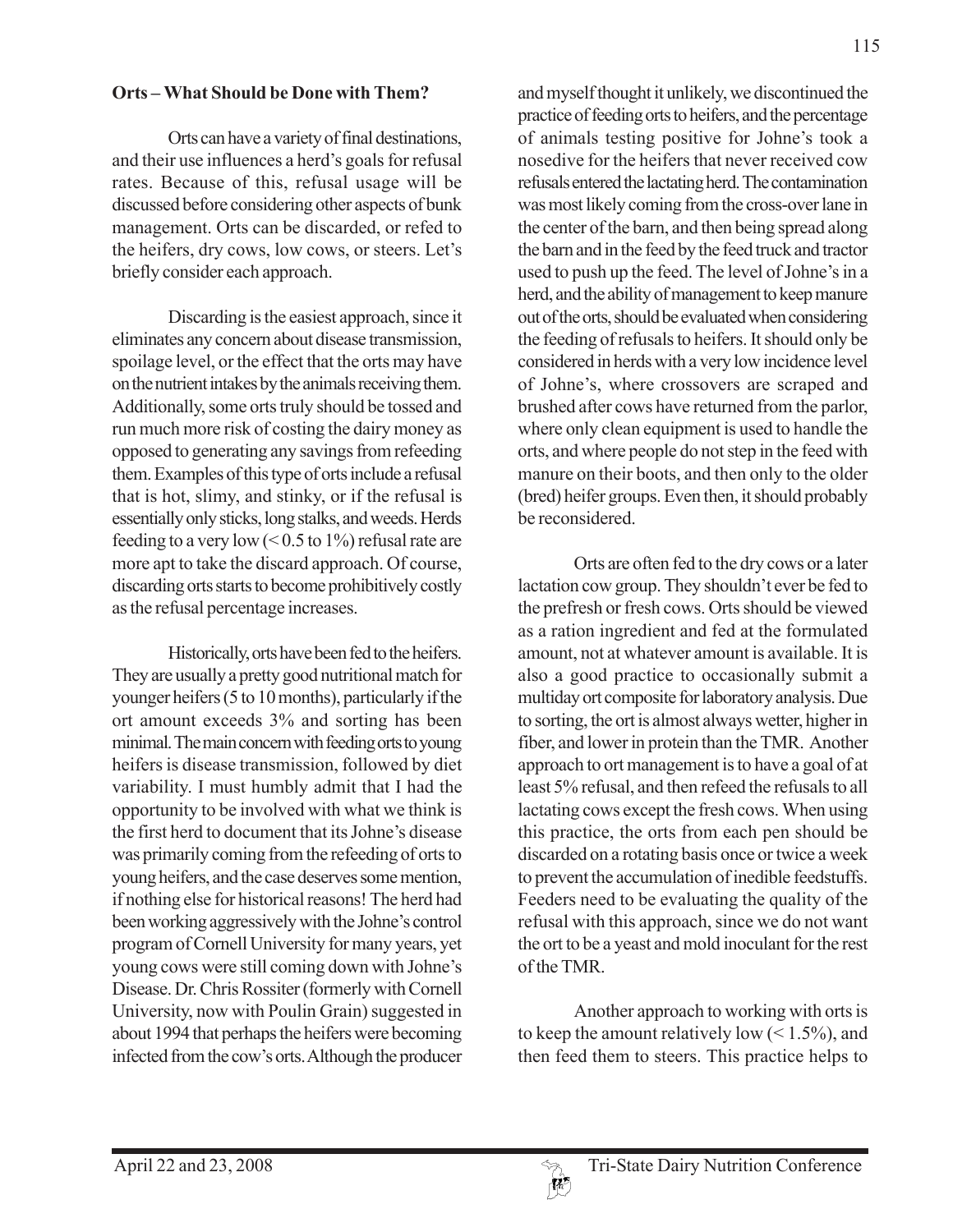recover some economic value from the orts, it reduces the anguish a producer may feel from discarding the orts, it eliminates all concerns about refusals causing any disease issues in heifers, and it removes the nutrient concerns we may have in the receiving animals. I have seen many groups of steers perform very well with this approach.

#### **Reducing Ration Variability**

Feeding for a low rate  $(< 1\%)$  of refusals necessitates several management practices. The feeder needs to pay careful attention to several factors that will influence the final ration consumed by the cow (Barmore, 2002; Stone, 2003). These factors include the manner in which forages are removed from the silo when preparing a load of feed, forage DM, and the accuracy in which each ingredient is added to the load.

Forages, and haylages in particular, have a large potential for variation. The degree of variation at a given dairy depends largely on its ability to manage the cropping and harvesting systems. One advantage that bunker silos have over upright silos or bags is that ensiled feed from a given load or field is spread over a larger area of the silo. Thus, changes in forage DM or chemical measurements occur more gradually than in other storage systems. However, variation can still occur across the height of a silo. To estimate this potential variation, 11 corn silage and 9 haylage bunker silos from 9 dairy farms located in central New York were evaluated (Stone et al., 2003). Samples were collected on 6 dairy farms with a backhoe, on 2 dairy farms with a loader bucket, and on one dairy with a face shaver. Sample collection was designed to reflect the feed that would be obtained if a feeder obtained a loader bucket of feed from a region (upper, middle, or lower) of the silo as compared to a bucket obtained from the entire height of the silo face. Silos above approximately 12 ft in height  $(n = 15)$  were split into thirds for sampling, while those less than approximately 12 ft  $(n=4)$  were split into halves.

The vertical trench was dug to a depth of about 8 to 12 inches. Feed removed from each section was thoroughly mixed and then subsampled to obtain a sample approximately 5 to 10% the size of the removed silage pile. This sample was then again thoroughly mixed and finally subsampled for analysis of DM, ADF, NDF, CP, lactate and volatile fatty acids **(VFA)** with wet chemical procedures (Dairy One, Ithaca, NY). The entire approximately 3 liter sample was ground for analytical procedures.

Within each silo, deviations from the minimum analytical result for DM, ADF, NDF, CP, and VFA were determined. Maximum deviations within a given silo were determined by dividing the range by the minimum analyzed value. For example, a silo with measurements of 44.5, 41.2, and 36.6 would have a maximum deviation of 21.6% ((44.5  $-36.6$ ) / 36.6).

Haylage varied more than corn silage (Table 1), although there were examples of extreme variation, particularly in DM, in both crops. In some situations, a feeder could be delivering an entirely different ration from one load of feed to the next if care was not taken in obtaining the forage from the silo. For example, a 54.5% forage ration can range from a 52.8 to a 56.4% forage diet if forage DM were properly obtained (from the entire height or face of the silo), and then the feeder fed by regions. The range would increase to 51 to 59% forage if the sample collected for DM analysis was obtained from one of the regions of the silo (as high as someone could reach, for example), and then the feeder also fed according to regions. Variation like this could result in groups of cows being completely out of feed one day and having a large surplus the next. Dairy feed personnel need to be aware of this variation and of the difference it can make to the final ration delivered to the cow. Techniques to minimize forage variation, such as obtaining each bucket of feed from the height of the silo face or the premixing of forages obtained from across the entire face of the silo, should be part of the standard operating procedures for feeding on dairy farms.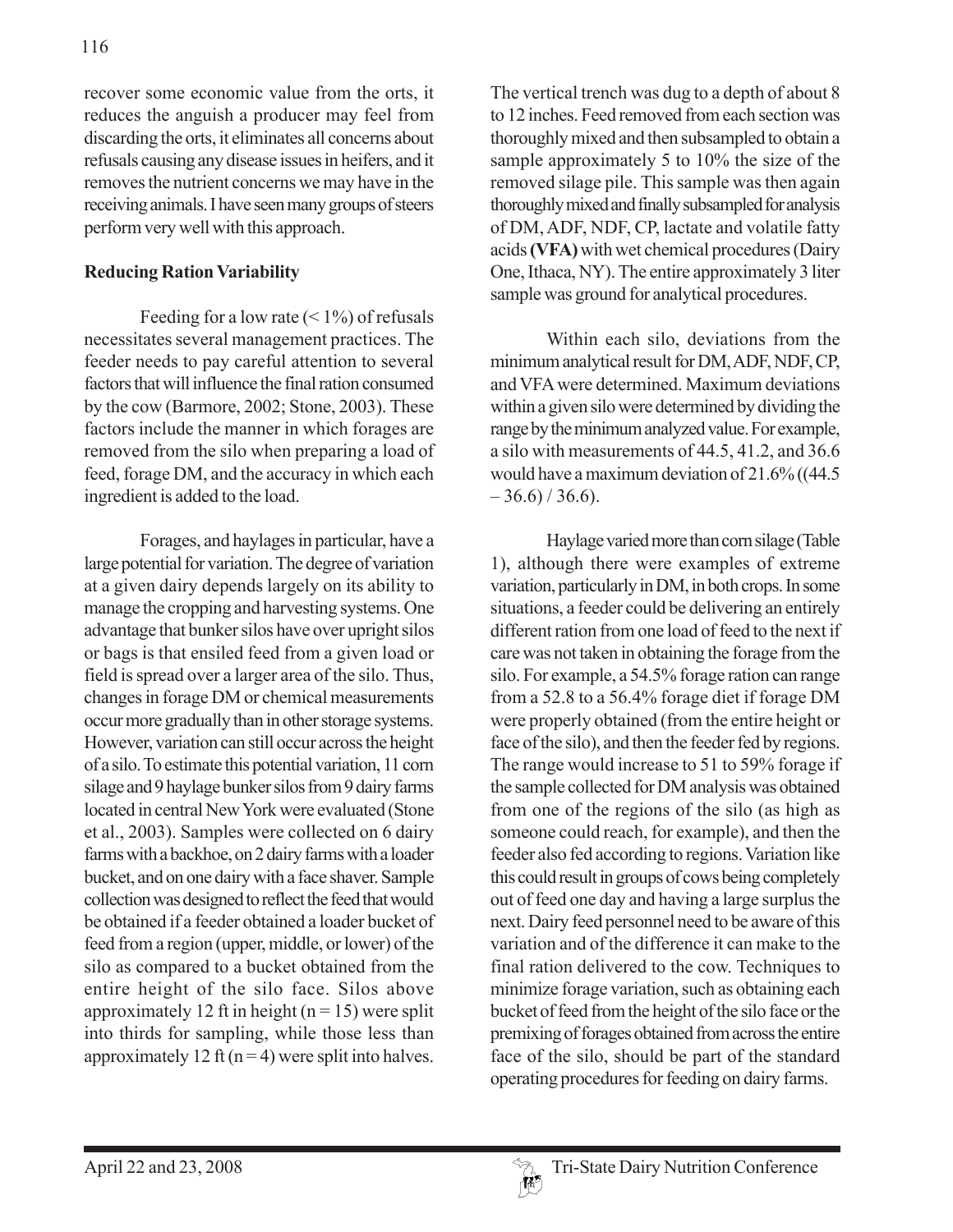Variation within a silo must be considered during the collection of a sample for DM or a more complete analysis. The objective is to collect a sample that accurately represents the silage. Due to the manner in which bunker silos are typically filled, one would expect much more variation from top to bottom than from side to side. Obviously, this would not be the case if it was not filled in even layers across the width of the silo, or if water was entering one side of the silo. A representative pile of feed could be obtained with a backhoe or silage defacer by digging a trench near the midsection of the silo, or by scraping across the entire face with the loader bucket. A loader bucket does not work as well in digging a "trench" in one area of the silo because it is very difficult to remove a uniform depth across the height of the silo. The large pile of collected feed now needs to be mixed. Although this can be done by hand, the mixer wagon is much easier and is better at breaking up clumps of haylage. However, many mixer wagons will contain a few hundred pounds of residual feed. The contaminating feed can be diluted by adding a loader bucket of the forage to be tested, briefly mixing, and then discharging. The collected forage would then be mixed in the mixer wagon, discharged, subsampled, remixed by hand, and finally sampled using a scooping motion.

## **Helping the Feeder to Minimize Load Variation**

Obviously, the performance of the feeder is an integral component in the accurate preparation of a load of feed. The nutritional consultant, along with the dairy owner or manager, needs to closely work with this individual. The feeder must understand how many seemingly small things can have a huge influence on animal performance. Specifically, they should have an understanding of the following areas:

• Dry matter – what it is, why it is important, and how it should be calculated. Bucholtz (1999) reports that most feeders attending MSU

Feeder Schools were uncomfortable with arithmetic and had a poor understanding of the DM concept.

- Face management methods to keep the silage face straight, with minimal disturbance of packed silage, and minimal amounts of loose feed left at the end of feeding.
- Silage collection for load preparation silage varies across the vertical face of the silo. Thus, silage used to prepare a load of feed needs to be obtained by uniformly removing silage across the height of the silo.
- Spoiled silage poor quality silage that may be located along the top and sides of the silo should be removed so that it does not impair animal performance.
- The potential effect on animal performance of layers of feed within the bunker that are of poor quality.

Load Preparation Considerations:

- Ingredient sequencing what order works best?
- The importance of accuracy when loading an ingredient into the mixer wagon.
- Mixer operation When it should be started, length of time and speed that it should run, and minimum and maximum load sizes. Feeders need to be aware that mixer wagons can rapidly reduce ration particle size (Heinrichs et al., 1999).
- Mixer wagon maintenance

Being a feeder is a difficult, highly important position on a large dairy. Effort should be made to make it easier for a feeder to achieve the results desired of them. Ingredient mixes should be

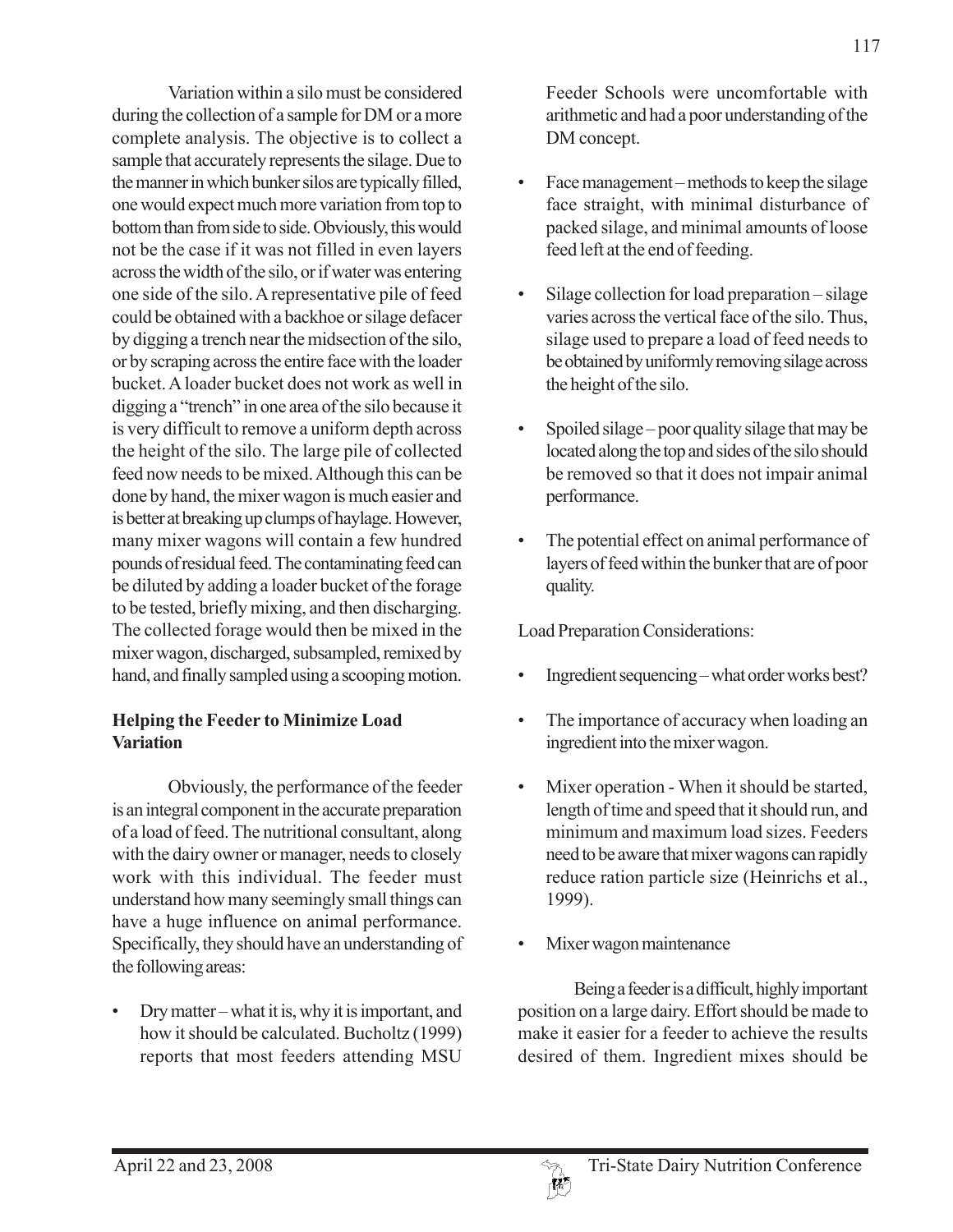purchased or made on the dairy. This greatly minimizes the number of separate ingredients that must be added to each load and increases the feeder's speed and accuracy. Load sheets should be printed in a font size that is easy to see and with multiple forage DM increments and animal numbers. Scale displays should be easily visible from the loading tractor and should have a remote that allows the scale to be zeroed after the addition of each ingredient.

Both dairy farms A and B in Figures 2 and 3 utilize a computerized feed management software system (Feed Watch™, www.vas.com). The program helps them to monitor intakes and to make small daily adjustments to keep feed available to the cows (at least on most days), and yet keep refusals to a low level. Other commercially available computerized feed management software systems include: EZfeed™, www.dhiprovo.com; Feed Supervisor®, www.feedsupervisor.com; and TMR Tracker®, www.digi-star.com (Bucholtz, 2002). The systems can improve a feeder's accuracy and efficiency both through making their responsibilities easier to accomplish and through making the feeder more responsible since (s)he can now be monitored. Dry matters and rations can be updated by the feeder in the bunk or by someone else at the dairy office. The change in ingredient DM is updated in all rations. The systems typically come with a highly visible scale display. The systems can also record the accuracy with which each ingredient was added to a load, the time between ingredients, the time needed to prepare the entire load, and the total mixing time. Providing that cow numbers, DM, and feed drops and orts are correct, an accurate assessment of DM intake can be obtained. Additionally, the software systems help in inventory management and to reduce shrink.

### **Feeding for Low Refusal Rates**

Accurate DM is a necessity for dairy farms wanting to operate the bunks at a low rate of refusals. Ideally, a dairy will have multiple Koster testers or vortex dryers and make checking forage DM part of the daily routine. As a minimum, ensiled forages should be tested weekly for DM. More frequent analyses should be run if there is significant variation. The dairy in Figures 2a and 2b runs DM daily on forages removed and mixed with a defacer. The dairy in Figures 3a and 3b runs DM daily on forages that have been premixed prior to feeding. The feeder removes the amount of haylage that will be needed for the day, briefly mixes it in the mixer wagon, and then discharges it near the commodity shed. The same is done for the corn silage. Feeding is then a quicker and more accurate process.

The dairy in Figures 2a and 2b gives bovine somatotrophin **(BST)** on a 12-day interval. There are proportionately more cows on BST in Figure 2b than in Figure 2a. The BST injection cycle likely accounts for some of the cycling in intakes, although the troughs in DMI do not always correlate with the end of the BST cycle. The dairy in Figures 3 splits the BST injections in each pen, such that half of the eligible animals in each group receive BST on a weekly basis.

The dairy in Figures 2a and 2b has an ort goal of 3%. They adjust the amount of feed fed to a group based on the size of the previous day's ort to try to stay close to their refusal rate goal. The dairy in Figures 3a and 3b has an ort goal of 0.75%, and alters the feeding rate by 0.5 lb DM per cow if the amount of ort is off by more than half of a skid steer bucket (approximately 0.3 lb DM per cow). The low refusal rate at this dairy results in very stable intakes but most probably limits intake in some animals, at least on some days; note how the cows were totally out of feed during the last 5 days when intakes appeared to be rising (Figures 3a and 3b). This dairy, with the 0.75% refusal goal, has less variation in daily intakes than the dairy feeding for a higher rate of refusals. Indeed, the decreased intake variation in this herd as compared to the higher refusal rate herd bears some similarities to the intake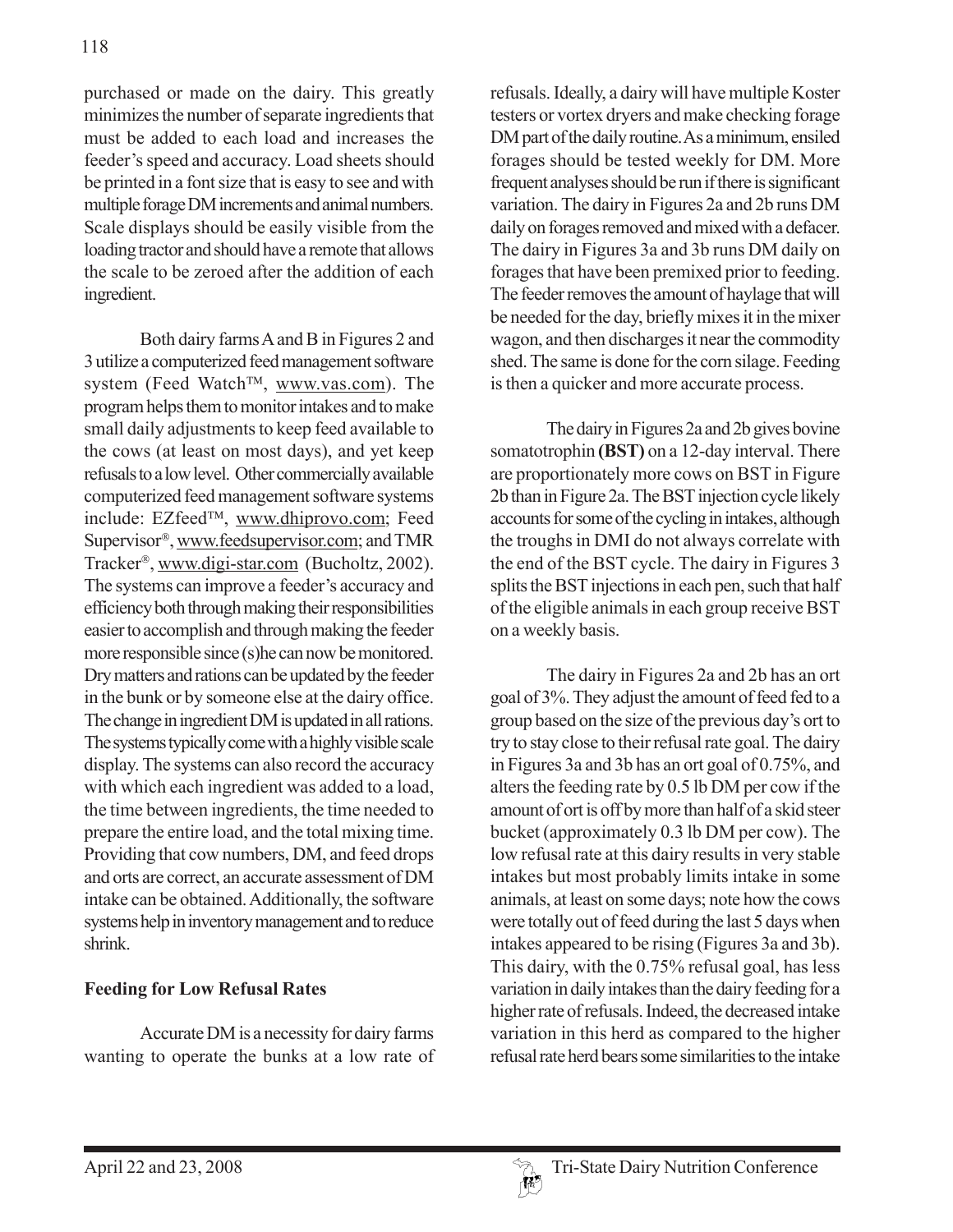patterns seen in feedlot cattle that are "managed fed" as compared to ad libitum fed (Figure 1; Pritchard and Burns, 2003). Research evaluating the effect of refusal rate on long term performance of freestall dairy cattle would be of benefit to the industry.

Another key component of successfully feeding for a low refusal rate is that herd managers and feeders must have a good communication system in place so that the feeder is aware of pending changes in pen cow numbers. Also, it's helpful if cows rarely get mixed up with cows from other pens.

Feed should be pushed up as often as necessary to keep it within easy reach of the cow. Even though this practice may only encourage a small percentage of cows to come to the bunk (DeVries et al., 2003), it does keep feed available and distributed along the length of the bunk. A large refusal rate, 10% for example, is insufficient if cows can't reach the feed or it is only distributed along a limited length of the bunk.

Using an *L. buchneri* inoculant at ensiling, or a TMR preservative (propionic  $\pm$  acetic acid and other acids) during warm weather, and taking care to exclude spoiled feed from entering the mix will help to successfully feed to a low rate of refusals. Spoiled feed becomes more of an issue when feeding for a low refusal rate; it could make up most or all of the refusals in a herd with poor bunker silo management. Bunker silos should be appropriately managed to minimize the amount of spoilage present, and then feeders need to strive to keep the spoiled feed that is present away from the cows. Harvesting at the appropriate DM, packing to achieve high densities, and properly covering and sealing help to reduce spoilage. Lining the bunker walls with plastic prior to filling, and using a plastic that allows less oxygen to pass through it (SiloStop, for example; Bruno Rimini Corp., London, England) will also help to further reduce spoiling.

#### **Conclusions**

Nutritional consultants can help feed managers develop habits and routines that result in an accurately prepared ration. Feed managers should realize the importance of properly collecting a forage sample for analysis, have a clear understanding of the DM concept, recognize the benefits of accurately and properly preparing a load of feed, have goals for ort percentages, and a clear program on how the feeding rate should be adjusted based on the amount of refusals and how these refusals should be handled. Proper training in these areas should result in more consistent intakes and production, improved health, and the ability to reduce the rate of refusals.

# **References**

Barmore, J.A., 2002. Fine-tuning the ration mixing and feeding of high producing herds. Tri-State Dairy Nutrition Conference, Fort Wayne, IN, pp. 103- 126. The Ohio State University, Columbus.

Bucholtz, H. 1999. Communicating with the person mixing the feed. Tri-State Dairy Nutrition Conference, Fort Wayne, IN, pp. 204-208. The Ohio State University, Columbus.

Bucholtz, H. 2002. New feed management software. Tri-State Dairy Nutrition Conference, Fort Wayne, IN, pp. 99-101. The Ohio State University, Columbus.

DeVries, T.J., M.A.G. von Keyserlingk, and K.A. Beauchemin. 2003. Short communication: Diurnal feeding pattern of lactating dairy cows. J. Dairy Sci. 86:4079-4082.

Friggens, N., G.C. Emmans, S. Robertson, D.G. Chamberlain, C. T. Whittemore, and J. D. Oldham. 1995. The lactational responses of dairy cows to amount of feed and to the source of carbohydrate energy. J. Dairy Sci. 78:1734-1744.

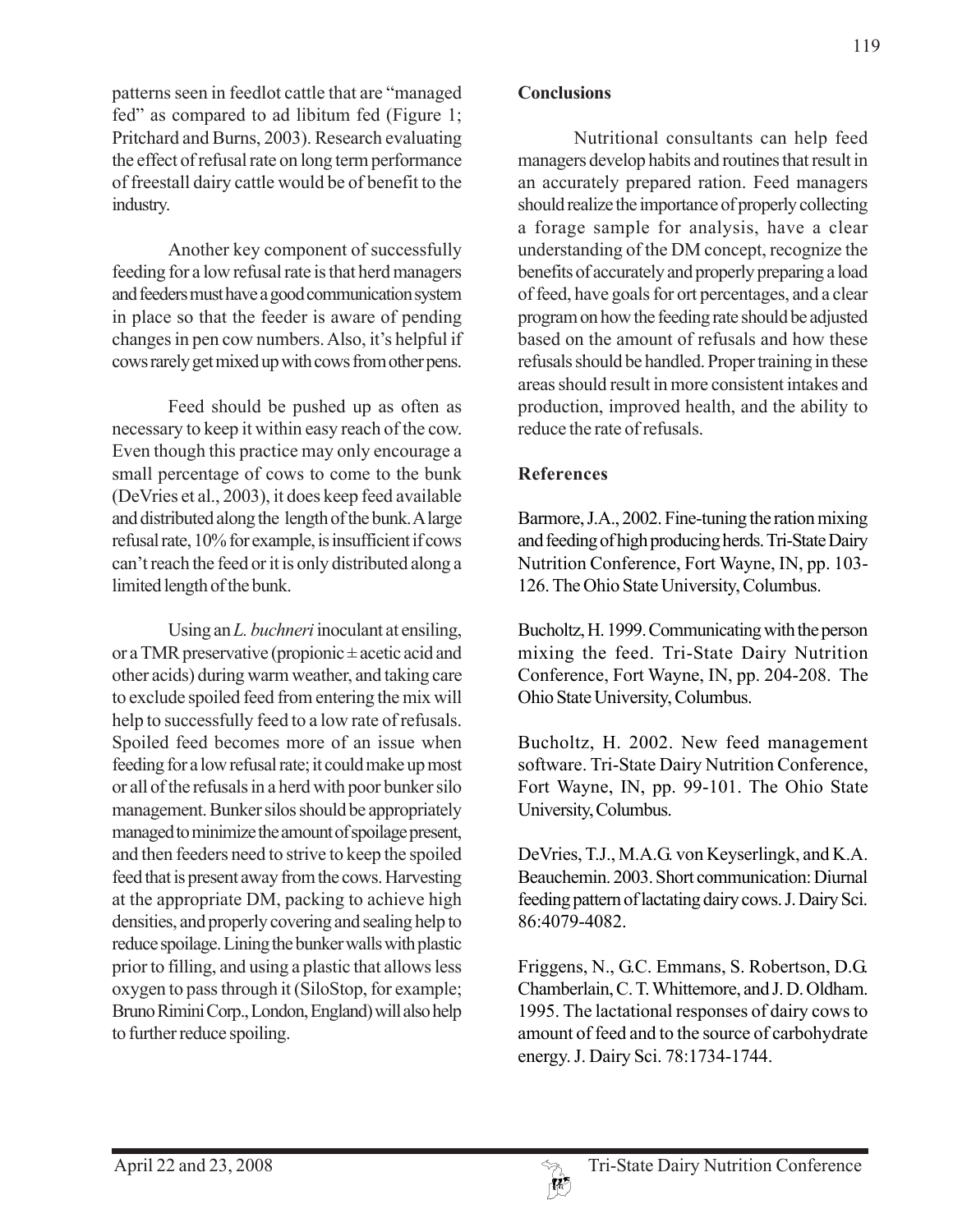Heinrichs, A.J., D.R. Buckmaster, and B.P. Lammers. 1999. Processing, mixing, and particle size reduction of forages for dairy cattle. J. Anim. Sci. 77:180-186.

Pritchard, R.H., and K.W. Burns. 2003. Controlling variation in feed intake through bunk management. J. Anim. Sci. 81:E133-138.

Stone, W.C. 2003. Reducing the variation between formulated and consumed rations. Pages 59 – 66 *in* Proc. Cornell Nutr. Conf. for Feed Manufacturers. Syracuse, NY.

Stone, W.C., L.E. Chase, and T.L. Batchelder. 2003. Corn silage and haylage variability within bunker silos. J. Dairy Sci. 86 (Suppl. 1):168. (Abstr.)

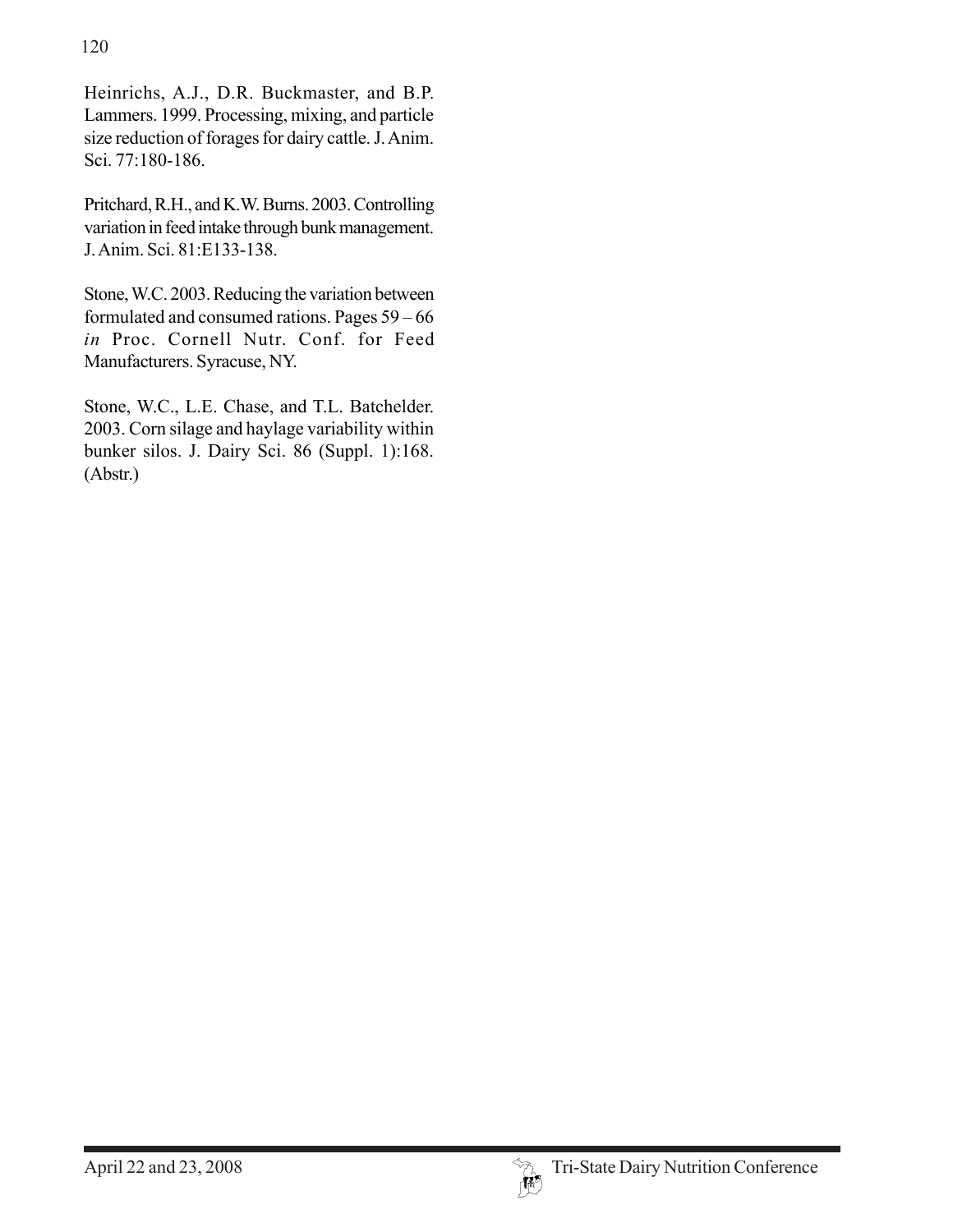|                         | DM   | CP   | <b>ADF</b> | <b>NDF</b> | $NE_{r}$ | Lactate | Acetate | <b>TotalVFA</b> |
|-------------------------|------|------|------------|------------|----------|---------|---------|-----------------|
| Haylage                 |      |      |            |            |          |         |         |                 |
| Smallest deviation, %   | 5.2  | 3.3  | 1.1        | 5.4        | 1.6      | 5.2     | 25      | 7               |
| Largest deviation, $\%$ | 44.7 | 52.1 | 20.0       | 24.8       | 20.0     | 646     | 163     | 287             |
| Average deviation, %    | 21.0 | 17.6 | 10.7       | 14.7       | 9.9      | 112     | 72      | 69              |
| Median deviation, %     | 19.4 | 9.5  | 9.9        | 14.4       | 9.3      | 57      | 50      | 38              |
| Corn silage             |      |      |            |            |          |         |         |                 |
| Smallest deviation, %   | 1.3  | 2.5  | 2.3        | 0.5        | 1.4      | 3.8     | 11.2    | 0.1             |
| Largest deviation, $\%$ | 55.0 | 29.5 | 18.3       | 18.6       | 5.6      | 48.7    | 131     | 41.3            |
| Average deviation, %    | 12.3 | 11.0 | 8.4        | 8.6        | 3.1      | 25.6    | 53.7    | 20.5            |
| Median deviation, %     | 8.3  | 10.0 | 8.6        | 8.4        | 2.8      | 26.0    | 29.9    | 21.4            |

**Table 1.** Deviations between different regions (upper, middle, and lower thirds of silos higher than 12 ft; upper and lower regions of silos less than 12 ft high) of 9 haylage and 11 corn silage bunker silos (Stone et al.,  $2003$ ).<sup>1</sup>

 $1 DM = Dry matter$ ,  $CP = crude protein$ ,  $ADF = acid$  detergent fiber,  $NDF = neutral$  detergent fiber,  $NE<sub>L</sub> = net$ energy for lactation, and VFA = volatile fatty acids.



**Figure 1.** Feed deliveries (kg/steer/day) over time for ad libitum (ad lib) and managed delivery (MD) treatments (Pritchard and Burns, 2003). Reprinted with permission from J. Anim Sci. 2003, 81:E133-138.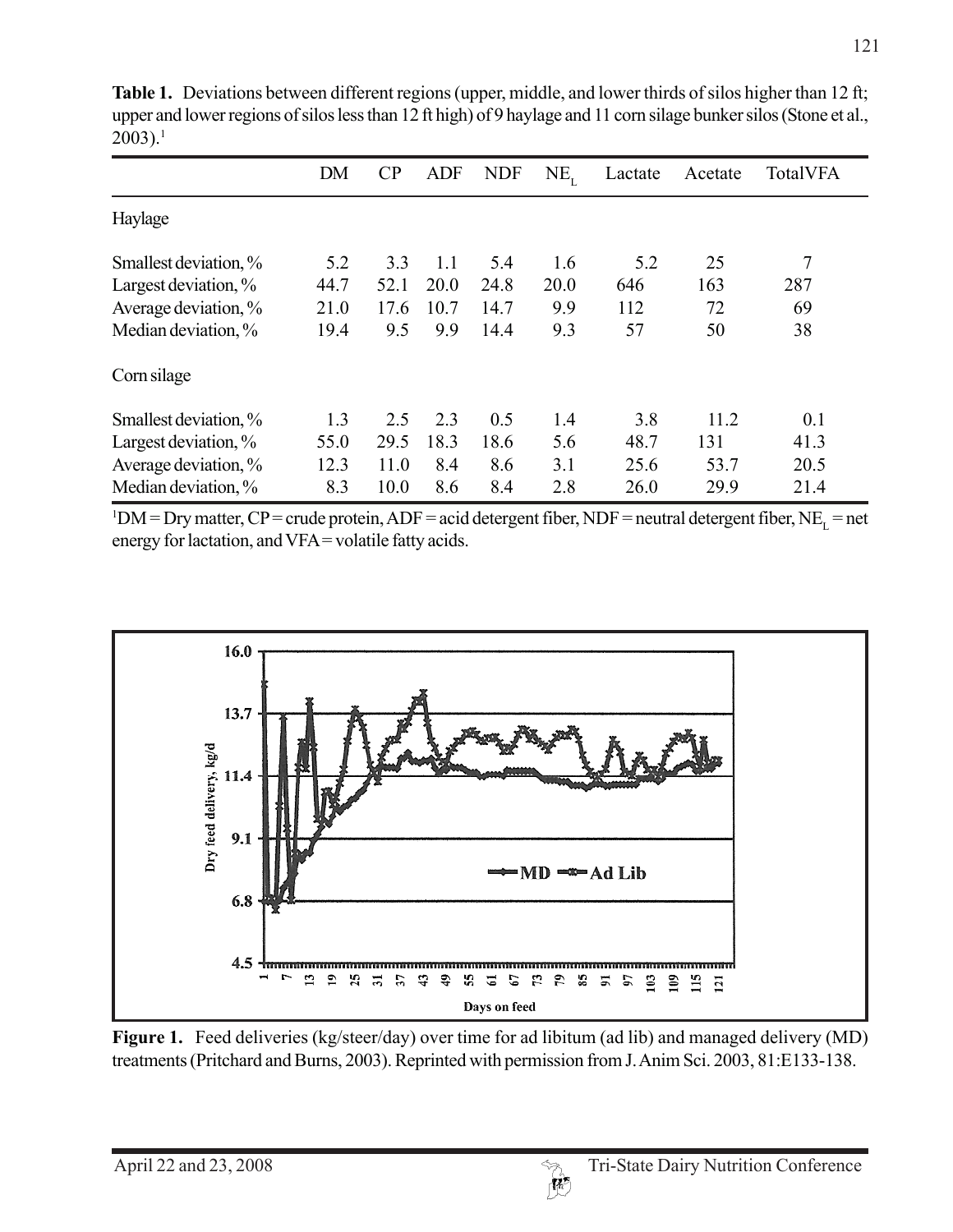

**Figure 2a.** Dry matter intake (DMI) and percentage of orts in a 90-cow group of cows averaging 105 lb of 3.5% fat milk, 129 days in milk, and 56 months of age.



**Figure 2b.** Dry matter intake (DMI) and percentage of orts in a 105-cow group averaging 87 lb of 3.5% fat milk, 240 days in milk, and 35 months of age.